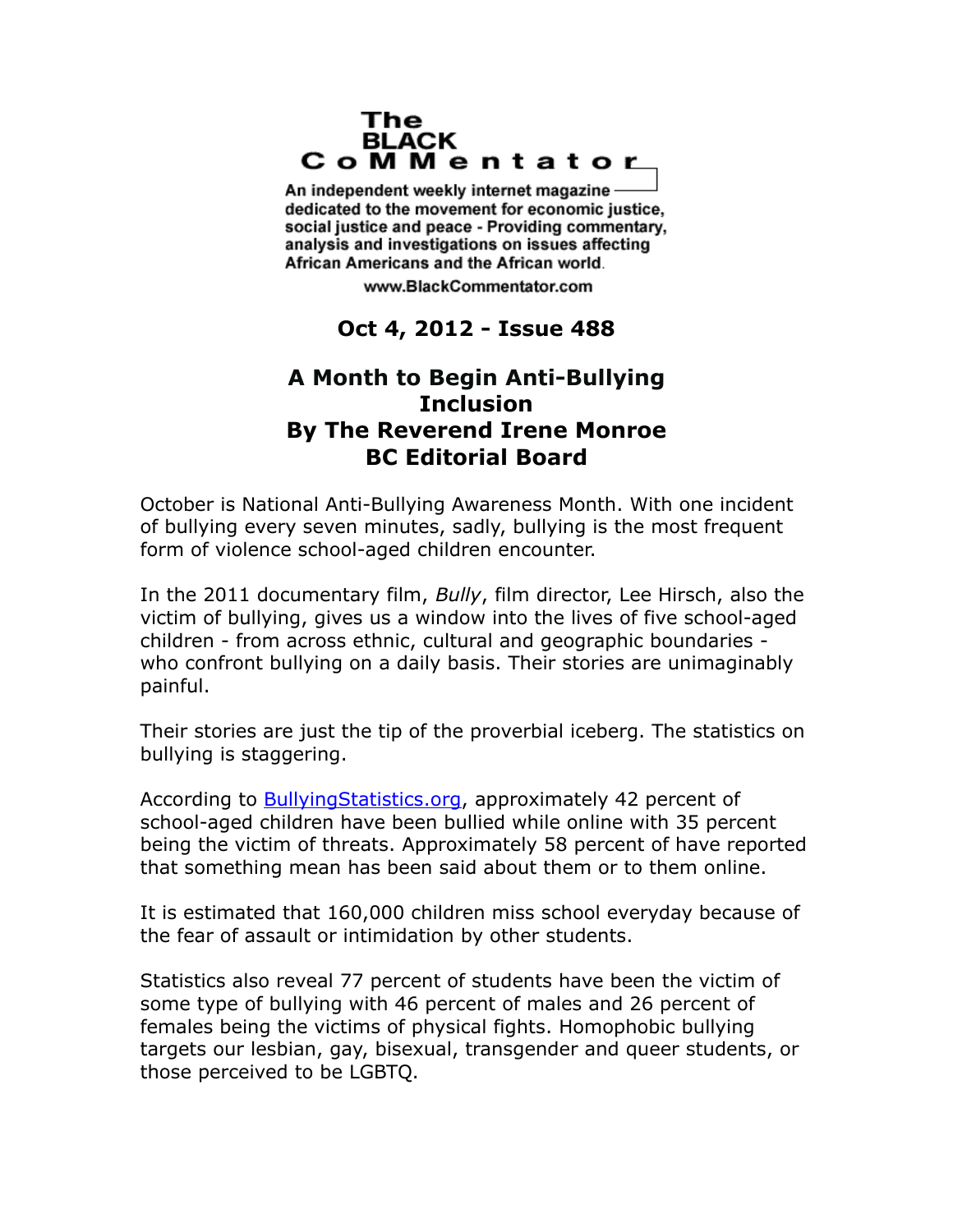Case in point: Carl Joseph Walker-Hoover.

When Sirdeaner L. Walker of Springfield spoke at a press conference in Massachusetts in 2009, calling for effective and comprehensive antibullying legislation to be passed in response to the tragic loss of her 11-year-old-son, Carl, I had hoped I would neither read nor hear ever again about another child or young adult committing suicide as the result of homophobic bullying. Again, and sadly, it was just the tip. "Bullicide" was on its way to becoming a national epidemic. Just in the month of September 2010, nine teen suicides were tied to sexual orientation or gender expression. This highlighted the disproportionate bullying of our LGBTQ kids (or those perceived to be).

One of the suicides that September was that of 18-year-old Rutgers University freshman, Tyler Clementi. Clementi jumped to his death from the George Washington Bridge after finding out that his college roommate and another classmate used a webcam to secretly broadcast his sexual encounters with another male, highlighting the dangers of "cyberbullying" - teasing, harassing, or intimidating with pictures or words distributed online or via text message.

Clementi's suicide, along with the other eight, went viral and they saturated the media. Those of us in the African American community, however, were not surprised that Joseph Jefferson's suicide, just two months later that November, went unnoticed. 26-year-old African American gay youth activist, Joseph Jefferson, took his own life; he worked with HIV/AIDS charities and was an assistant to promoters of Black LGBTQ events in NYC.

"I could not bear the burden of living as a gay man of color in a world grown cold and hateful towards those of us who live and love differently than the so-called 'social mainstream,'" Jefferson posted on his Facebook page the day he killed himself.

African American LGBTQ residing in the black communities are frequently the subjects of bullying, which often times leads to their death by suicide or gang violence. For example, in 2006, Michael Sandy was killed after being hit by a car while he was trying to escape attackers in Brooklyn on Plumb Beach. Sandy and a man arranged to meet after their exchange in an online gay chat room. When Sandy arrived, he was confronted by four men who robbed him and chased him onto the highway. Sandy was then hit by an oncoming vehicle and died from brain injuries.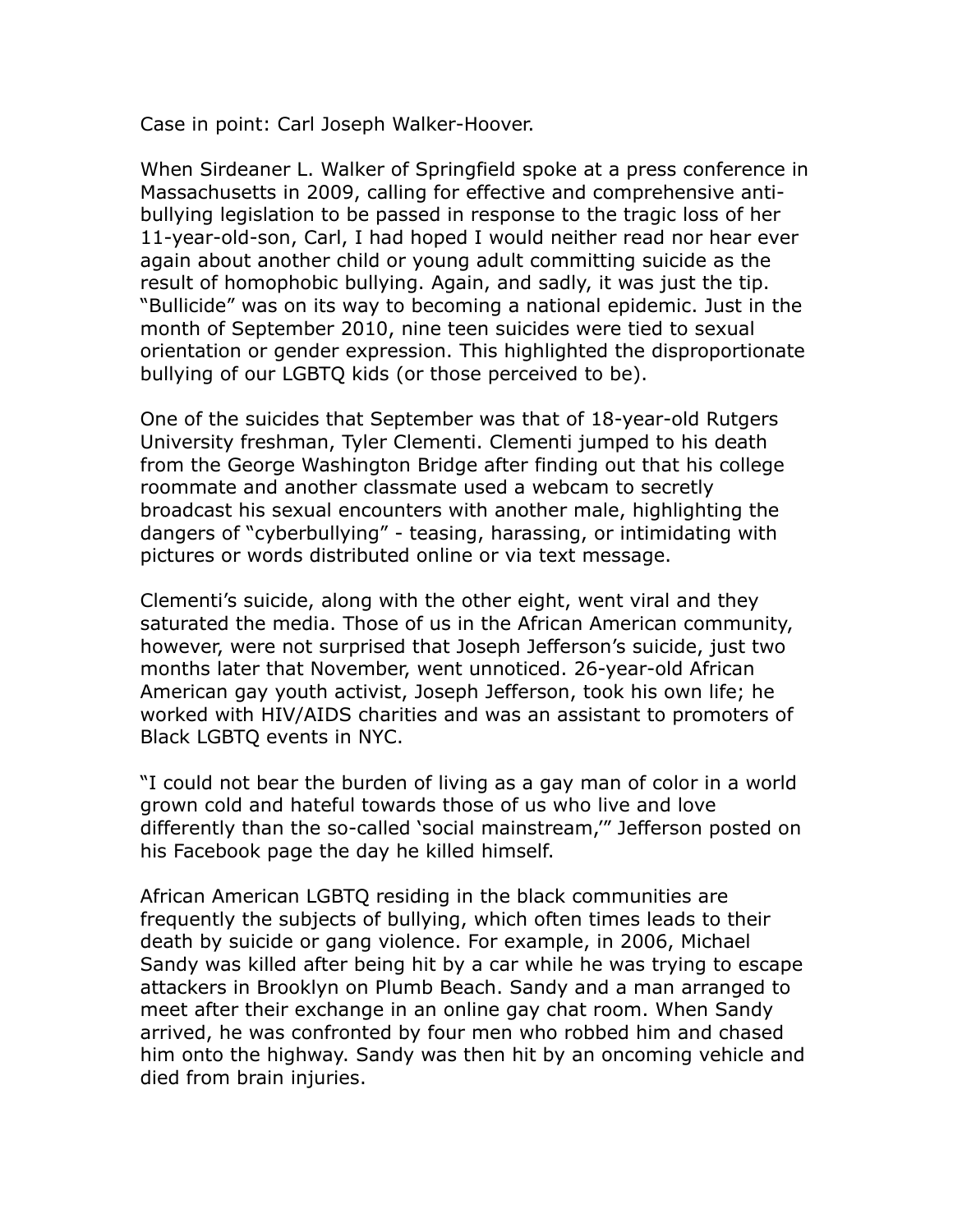Ms. Walker found her son, Carl Joseph Walker-Hoover, hanging by an extension cord on the second floor of their home after he endured endless anti-gay and homophobic taunts by schoolmates, although Carl never identified as gay.

And with homophobia being what it is in the African American community, I imagined Carl, an African-American, must have experienced an endless cycle of bullying.

The harm from bullying and the toll it takes - not only on our kids but also the society at large - is far greater than people realize. At the press conference, Ms. Walker highlighted those concerns:

"In the immortal words of U.S. Supreme Court Chief Justice Earl Warren, 'It is doubtful that any child may reasonably be expected to succeed in life if he is denied the opportunity of an education.' Bias, bullying, and harassment currently stand between too many youth and this essential opportunity."

Walker is right. Anti-gay bullying truncates a child's academic ability to excel. And the cost, while immediately about the child, is an equally greater cost to us as a society down the road. Anti-gay bullying is not to be endured or tolerated. It must be stopped by us all - and at all levels, from our legislators to our educators.

In 2010, Governor Patrick signed a strong anti-bullying legislation cementing the state's commitment to changing the culture of bullying in schools, and Gay and Lesbian Advocates and Defenders (GLAD) was involved in the drafting and legislative process from beginning to end. Victims of bullying endure a host of emotional problems. They become anxious, insecure, and suffer low self-esteem because the targeting of them has made them feel isolated, helpless, and vulnerable. Those feelings are just merely some of what we can surmise Carl and Tyler experienced.

Countless others, unfortunately, will experience those same feelings during this school year.

*BlackCommentator.com Editorial Board member and Columnist, the Rev. Irene Monroe, is a religion columnist, theologian, and public speaker. She is the Coordinator of the African-American Roundtable of the Center for Lesbian and Gay Studies in Religion and Ministry (CLGS) at the Pacific School of Religion. A native of Brooklyn, Rev. Monroe is a graduate from Wellesley College and Union Theological Seminary at*